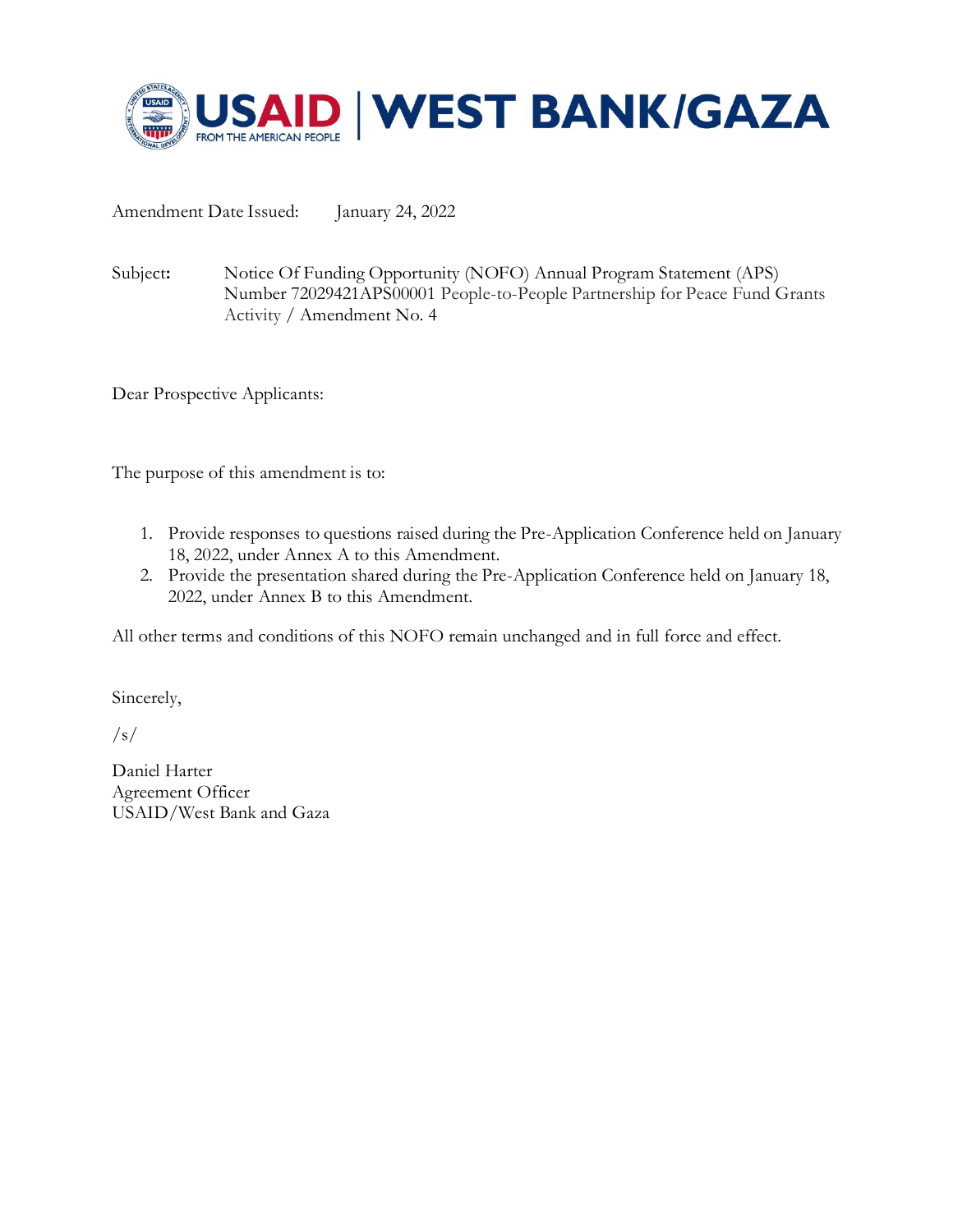## **Annex A - Questions and Answers**

1. May individuals apply under this APS?

USAID Response: No, individuals may not apply. Please refer to Section C 'Eligibility Information' of the APS. Qualified U.S. or non-U.S. organizations, non-profit, or for-profit entities may apply for funding under this APS.

2. Will past partners be considered under this APS? USAID Response: Yes. Please see response to question no. 1 above.

3. Is there any minimum amount of time an organization must be able to show past performance, e.g., certain number of years in existence?

USAID Response: No. The APS instructions under Section D.5.III request that Applicants provide their recent history of performance involving similar or related programs. If an organization does not have any history of performance, applicants may describe the experience of the proposed team within the organization to demonstrate their ability to implement the proposed program.

4. What is the publicity of awarded grants? Will awardees be posted somewhere? Are co-applicants listed and where?

USAID Response: USAID will announce awards made under this APS on its public media outlets once available.

5. How detailed should the requested notional budget on the Cover Page be? USAID Response: A detailed budget is not requested under Phase I, the Concept Paper submission. A plug figure of the estimated budget is the only budget information requested to be inserted in the Cover Page of your submission. Please refer to Section D.5 for detailed instructions.

6. Is there a way to receive feedback about concept notes submitted and rejected in the first round? USAID Response: Yes. Applicants may request feedback on their application within 10 calendar days of receiving USAID's notification response.

7. What is your timetable in assessing proposals and making awards?

USAID Response: Depending on the success of an application, each submission will have their own timeline to potential award. An estimated range of that timeline may be between three to six months.

8. Can two partners apply together-both being applying agencies?

USAID Response: No. USAID accepts applications from one legal entity at a time. It is up to the organizations on how they would like to group or partner together for purposes of this APS. Please refer to Section C 'Eligibility Information' of the APS. Qualified U.S. or non-U.S. organizations, non-profit, or for-profit entities may apply for funding under this APS.

9. Do you recommend to first design the whole program in detail and then start writing the concept note, or can details of the program also be designed and decided about later, after a positive concept note award?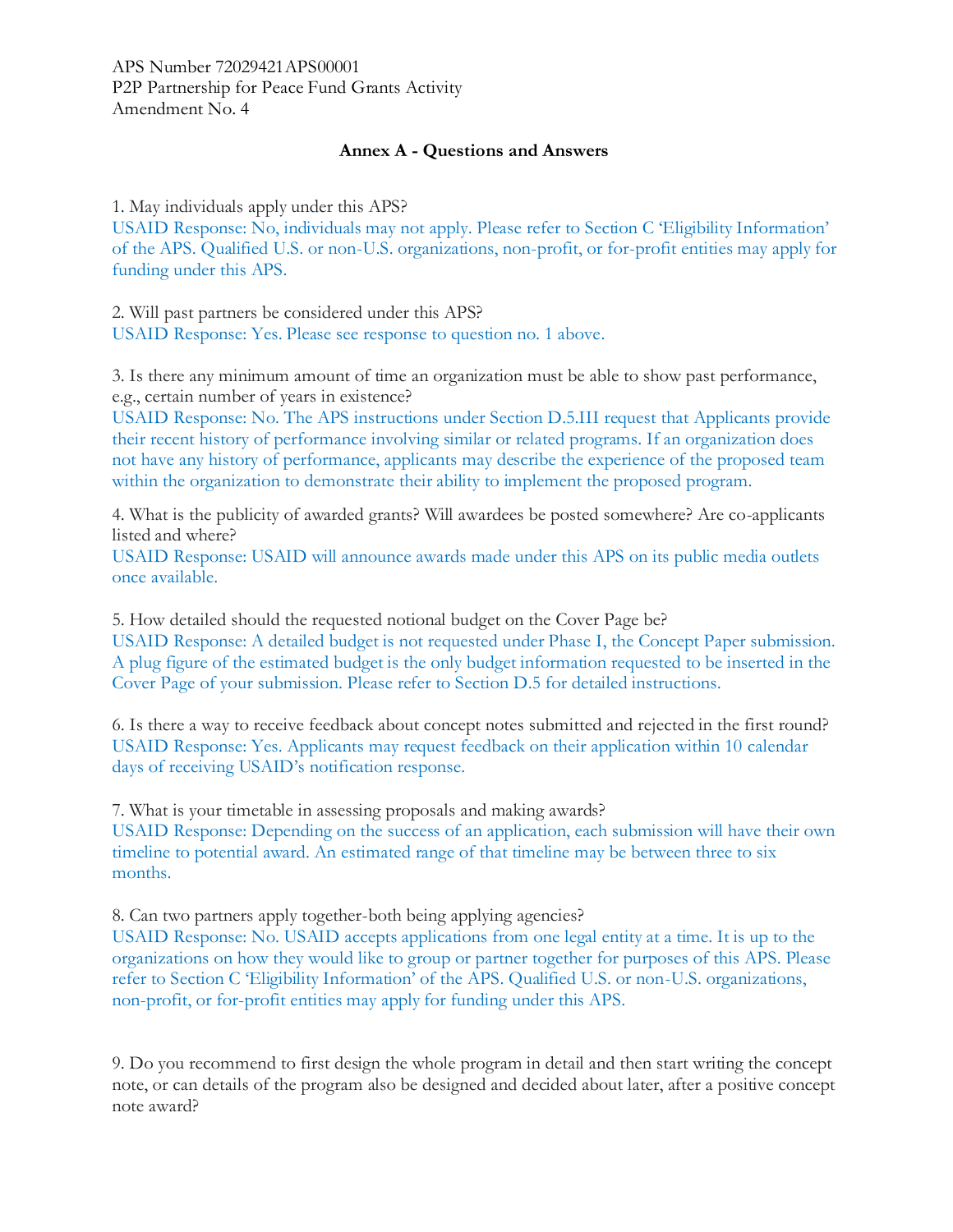USAID Response: It is up to the applicant to determine the level of detail necessary to convey within the concept paper submission based on the proposed program.

10. Is USAID willing and able to advocate on our behalf, if we are awarded funding, for speedy approval of funds by the PA? USAID Response: No, USAID is not able to advocate for this purpose.

11. Can you elaborate on the point that it is not mandatory to have Israeli and Palestinian participation? What would that look like, given the P2P / reconciliation goals? USAID Response: It is not mandatory to have both Israeli and Palestinian participants in the proposed program. Please see Section 'A', subsection 'V' of the APS which includes a definition of the P2P as follows:

"For the purposes of this solicitation, the term 'people to people' is broadly defined as programming designed to reduce political, social, and economic barriers to peaceful interactions between Israeli and Palestinian societies and promote sustainable institutions and relationships for peaceful coexistence. As stated in the MEPPA legislation, USAID will prioritize support to efforts "that bring Israelis and Palestinians together." Recognizing that peacebuilding is a long-term endeavor, however, this definition includes initiatives within the respective societies that contribute to a peaceful coexistence, mitigate impacts from the current conflict, and help advance a just resolution to that conflict."

As stated within the definition above, proposed programs may include… "*initiatives within the respective societies…"*. That said, it will be up to the applicant to demonstrate how their proposed program/activities contribute to a peaceful co-existence, mitigate impacts from the current conflict, and help advance a just resolution to that conflict.

12. If your NGO is part of an existing collaborative grant of USAID can you apply to additional funding with a different NGO partnership - are there any limitations on the new partnership application?

USAID Response: Please see responses to Questions no. 2 and no. 8 above.

13. While cross border is not a requirement, would it qualify as an advantage to show cooperation, joint identification of common needs and joint work to achieve solutions between Palestinians and Israelis in Jerusalem?

USAID Response: Please see response to Question no. 11 above. All applications will be reviewed in accordance with the merit review evaluation criteria stated under Section E 'Application Review Information' of the APS.

Subsection 2.a states the following: "Applications will be reviewed and evaluated in accordance with the following criteria shown in descending order of importance (i.e. Criterion #1 is more important than Criterion # 2):

- Selection Criterion # 1: Technical Approach
- Selection Criterion # 2: Institutional Capacity

14. Can the request be for a multi-year program?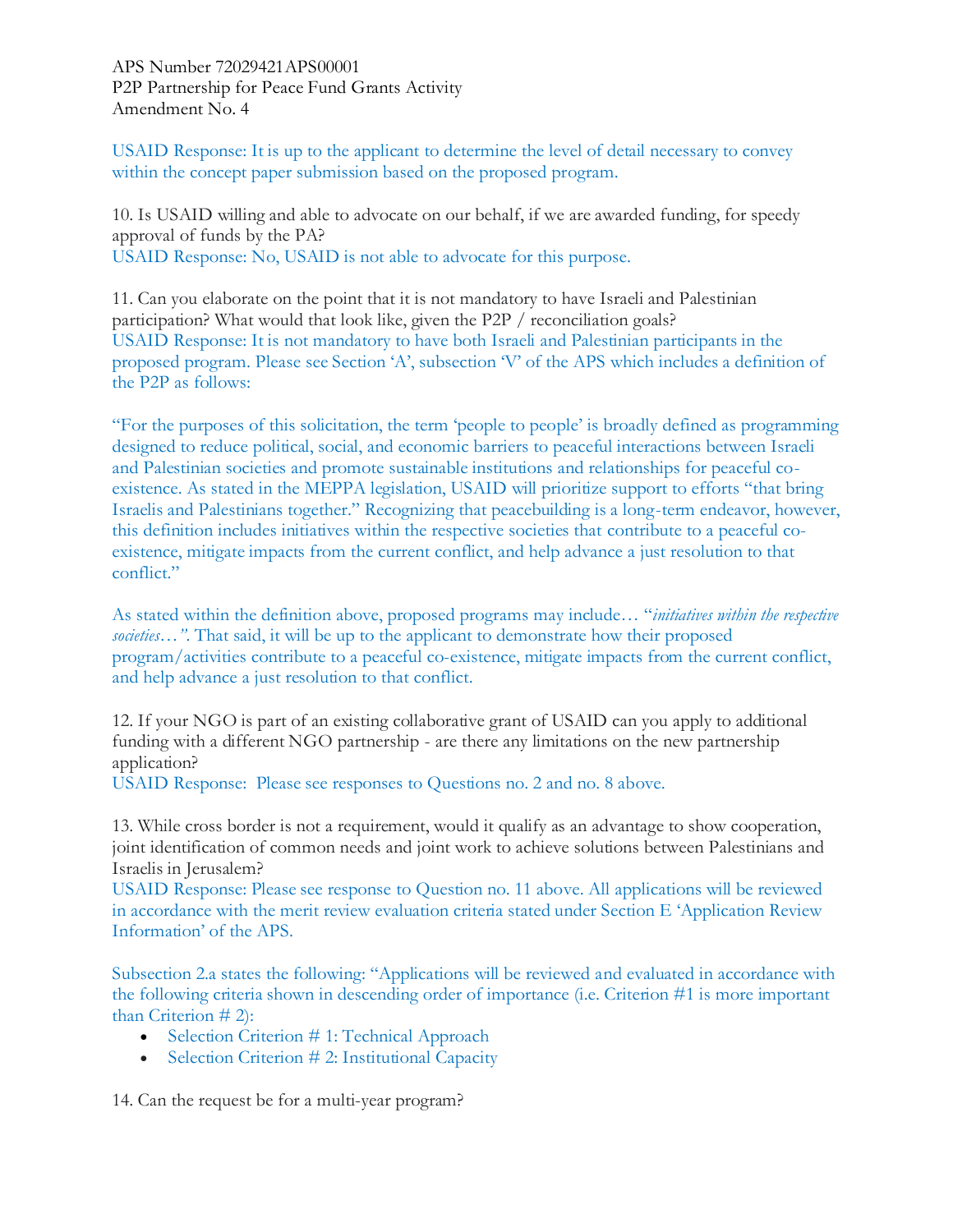USAID Response: Please refer to Section B.2 of the APS which states the following: "The period of performance for the grants is expected to range from several months to three years."

15. Duns and Sam are required but is it required that we complete the registration process before submitting the concept paper?

USAID Response: While SAM registration is not required under Phase I, Concept Paper submission, it is highly encouraged that applicants start the registration process as early as possible given technical difficulties that may arise.

16. Your publication of Qs and As in the past has been very helpful. Would you also consider creating a "final review checklist" that orgs can use to double-check that they hit the key points/requirements before submitting (especially in light of lessons learned you shared)? While understanding that the entire APS is the final word, this could be a helpful tool to minimize deficient applications.

USAID Response: USAID will not be providing a checklist. The concept paper instructions found in Section D of the APS, have been written in a checklist type manner. Furthermore, submission guidance and instructions have been streamlined to the maximum extent practicable to make this less burdensome to applicants.

17. If the applicant organization is both an Israeli nonprofit and has a US 501c3 Friends organization, should the applicant be the Israeli organization?

USAID Response: The two types of organizations are eligible organizations in line with eligibility instructions found in Section C of the APS. It is up to the applicant to determine which organization is a better fit for the proposed program while considering the goals of the APS and the merit review criteria.

18. How does the rolling basis work? Is the pot not being emptied as each award is made? USAID Response: USAID is accepting applications at any time up until the closing date of the APS which is September 2, 2022. Amendment No. 3 to the APS announced that the 2nd review will take place o/a February 7, 2022. Amendments to this APS will announce additional future USAID review timelines. Changes and/or updates to the availability of funds under this APS will be announced via future amendments.

19. Can you say anything about the size of the grant? What do you anticipate the average grant size will be?

USAID Response: As stated in Section B.1 of the APS, it is expected that grants provided through this APS will range up to \$5,000,000.

20. It was announced that Concept Papers will begin to be reviewed on Feb 7. Does that mean that Concept Papers received Feb 8-Feb 28 will be put aside and considered only after you review those received by Feb 7?

USAID Response: Yes that is generally correct but the announced timeline does not preclude USAID from preceding to review concept paper applications submitted at any other time. As previously stated, amendments to this APS will announce additional future USAID review timelines.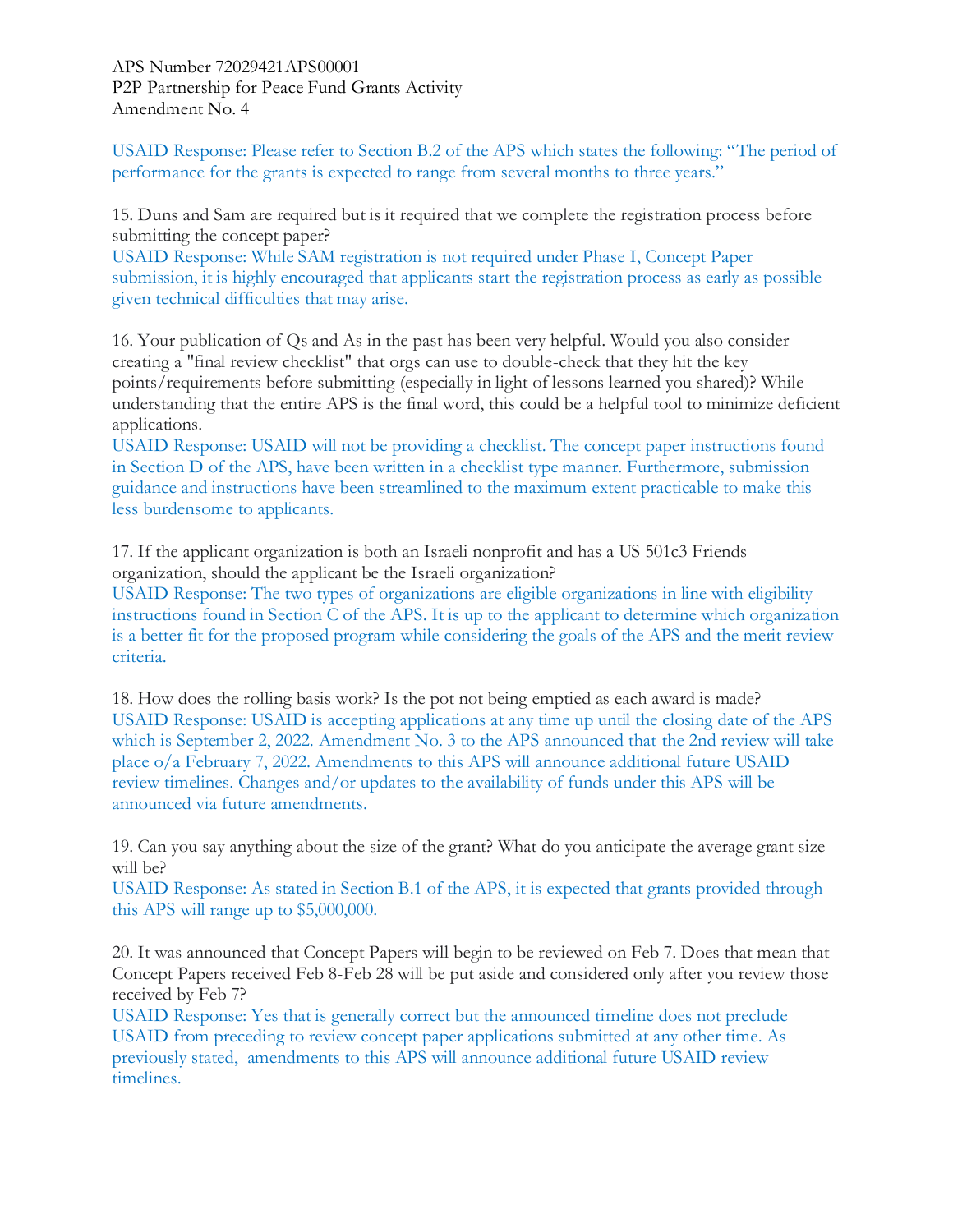21. CMM has a strong visibility / publicity requirement. Does MEPPA also require visibility / publicity?

USAID Response: All USAID awards follow the same Branding and Marking requirements. Additional information can be found under Section F.6 of the APS which provides references to USAID Branding and Marking regulations.

22. Will you tell us today the projects accepted to date to move to Co-creation phase? USAID Response: Projects accepted to move to the Co-creation phase are still considered procurement sensitive information and therefore cannot be shared publicly. Please see the response to Question no. 4 above.

23. To what extent does USAID expect to identify details such as specific project geography at the concept note stage versus the co-creation phase? USAID Response: Please see the response provided under Question no. 9 above.

24. Roughly, what percentage who get to Phase 2 will get to Phase 3? USAID Response: We do not have a percentage to provide. It all depends on the success of the applicant and ability of their proposed concept to meet USAID requirements.

25. Do you recognize a need to bring together Palestinian residents of Israel with Palestinians living in the West Bank & Gaza?

USAID Response: Applications will be deemed responsive if they demonstrate through their proposed program how they will meet the objectives of the APS.

26. The Concept Paper doesn't need a detailed budget but does it require to state how much we are requesting and what the overall budget of the project will be (i.e. how much will we be bringing in from other sources)?

USAID Response: Yes. Please refer to the instructions provided in Section D.5 on what to include under the Cover Page of the application.

27. Can you please explain on the feedback you will give to a negative responses to concept note, and if it is possible to learn it and re-apply with a corrected concept note?

USAID Responses: The feedback provided will include both the strengths and weaknesses identified during the review of applications in line with the merit review evaluation criteria. There is no restriction to re-apply under the APS. Yes, your organization is highly encouraged to take this feedback into consideration. However, please note that additional submissions will not be referred to as a 'corrected concept note'. Each submission is a stand alone submission and will be evaluated separately based on the merit review criteria listed in the APS.

28. Any indication on how long each phase takes? USAID Response: Please see response to Question no. 7 above.

29. How many concept papers you are capable to approve in phase 1? USAID Response: There is no set amount. The number of applications selected to proceed to phase II will depend on the merit review evaluation results.